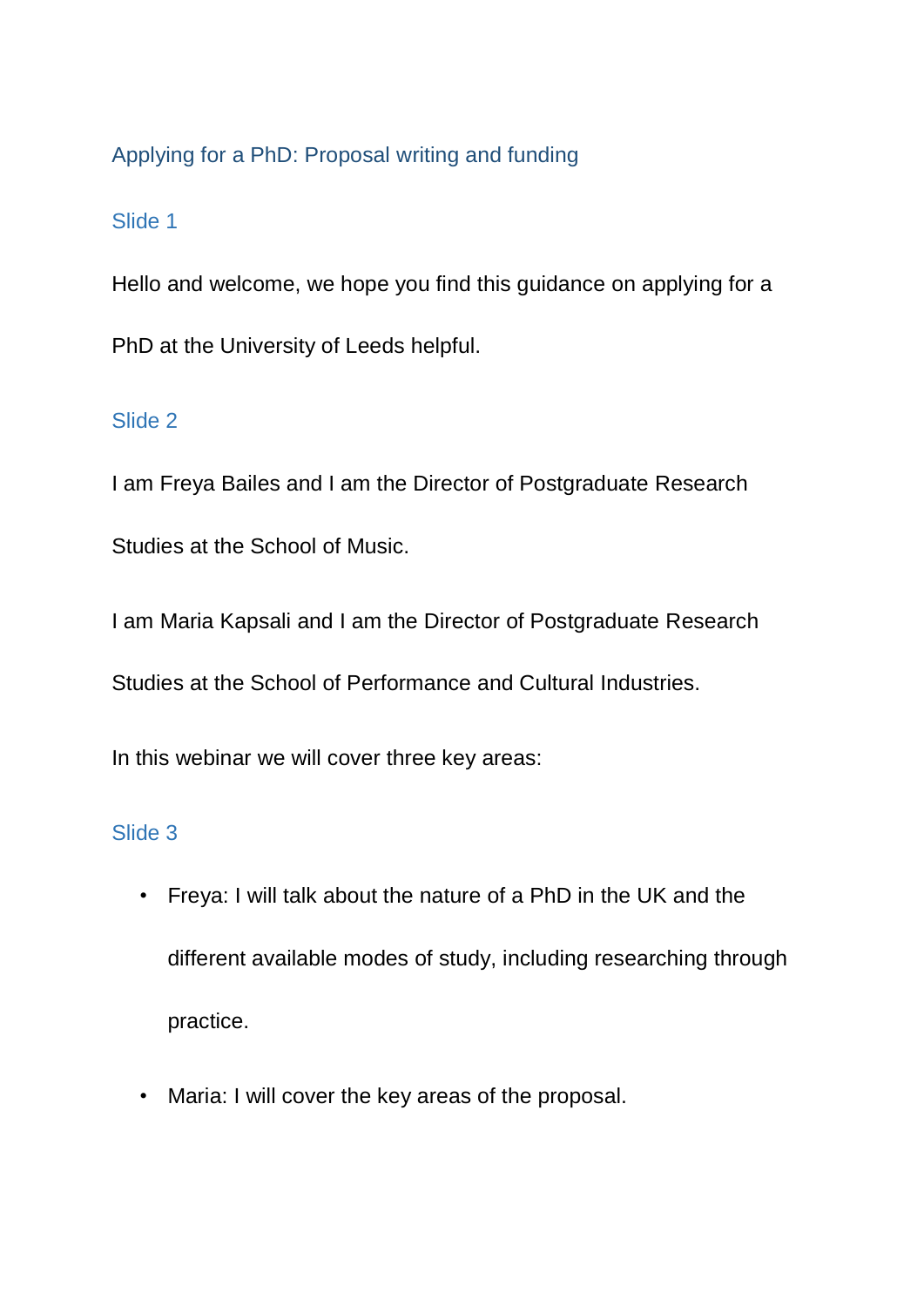• Freya: And I will offer some advice on writing competitive scholarship applications.

Maria: The webinar is offered as a complement to the information provided on line, so please check our website. At the end of this presentation, you can find a list of useful links.

#### Slide on 'What is a PhD in the UK?' (Freya)

Undertaking research at doctoral level in the UK involves proposing and conducting original in-depth research in an area of your own choice under the guidance of a supervisory team.

Doctoral study in the UK may offer the opportunity to attend *some* taught classes as part of a training plan to support your research project. The PhD is structured around regular meetings with the supervisory team and supported by an active research culture at the University of Leeds. In the 2014 Research Excellence Framework, the impact of research carried out in all schools within the Faculty of Arts, Humanities and Cultures at the University of Leeds was rated as either 'world-leading' or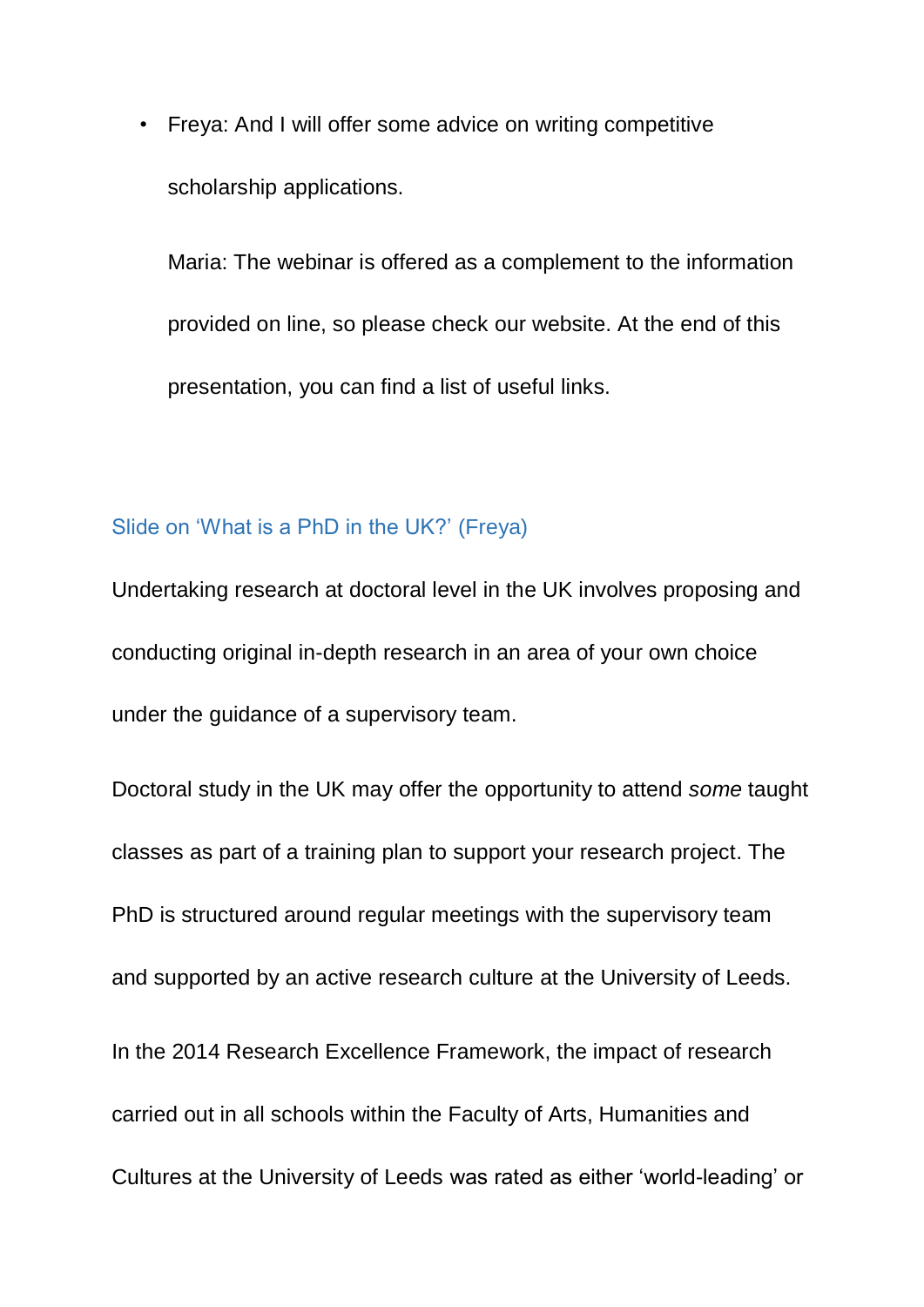'internationally excellent'. Our high research ratings enable us to continue to recruit the best research staff and students, invest in our facilities and continue to build links with industry and research partners in the UK and overseas.

#### Slide on Mode of Study (Freya)

The mode of PhD study can be full or part time.

The University also offers a distance-learning PhD. Undertaking your project in the distance-learning mode, means you can study from anywhere, though you are required to attend relevant training sessions and progression assessment points in Leeds. The frequency and timings of these may be different for each project, so if you are thinking about distance learning, it would be worth have a discussion with your potential supervisors about it.

It is often the case in our disciplines that a PhD is researched through practice.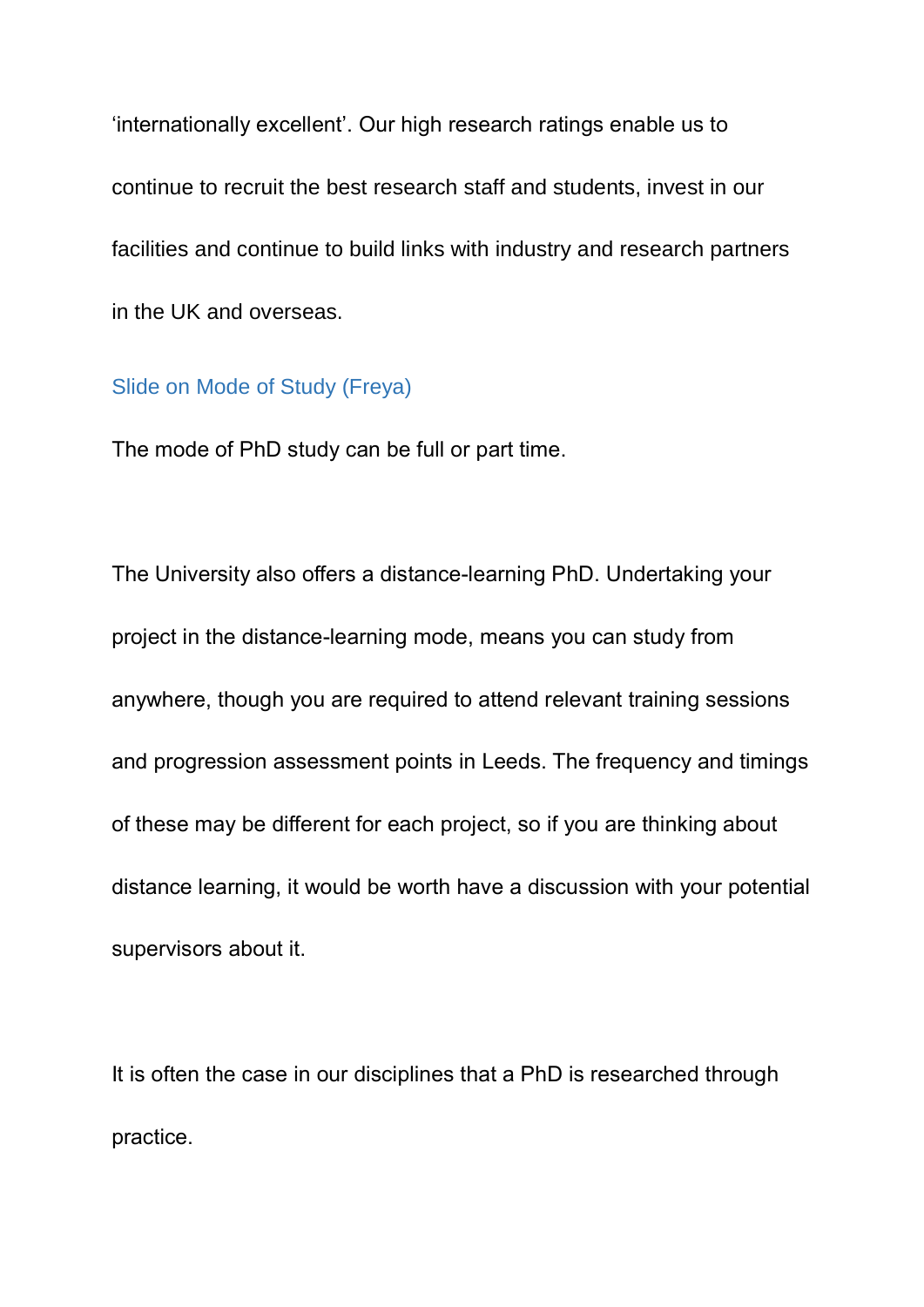### Slide on Practice-based PhD

A PhD by practice means that your main research question will be examined through practice.

The practice may manifest in different ways, depending on the project and disciplinary area.

In addition to the creative practice, a practice-based PhD also includes a written submission, articulating the research questions and indicating how the research is embodied in the practice.

### Slide on Practice Based PhD

In this slide you can see a few examples form practice based Projects in Music and Performance.

In the School of Music, a PhD by practice may involve a portfolio of original compositions demonstrating an original contribution to knowledge and scholarship.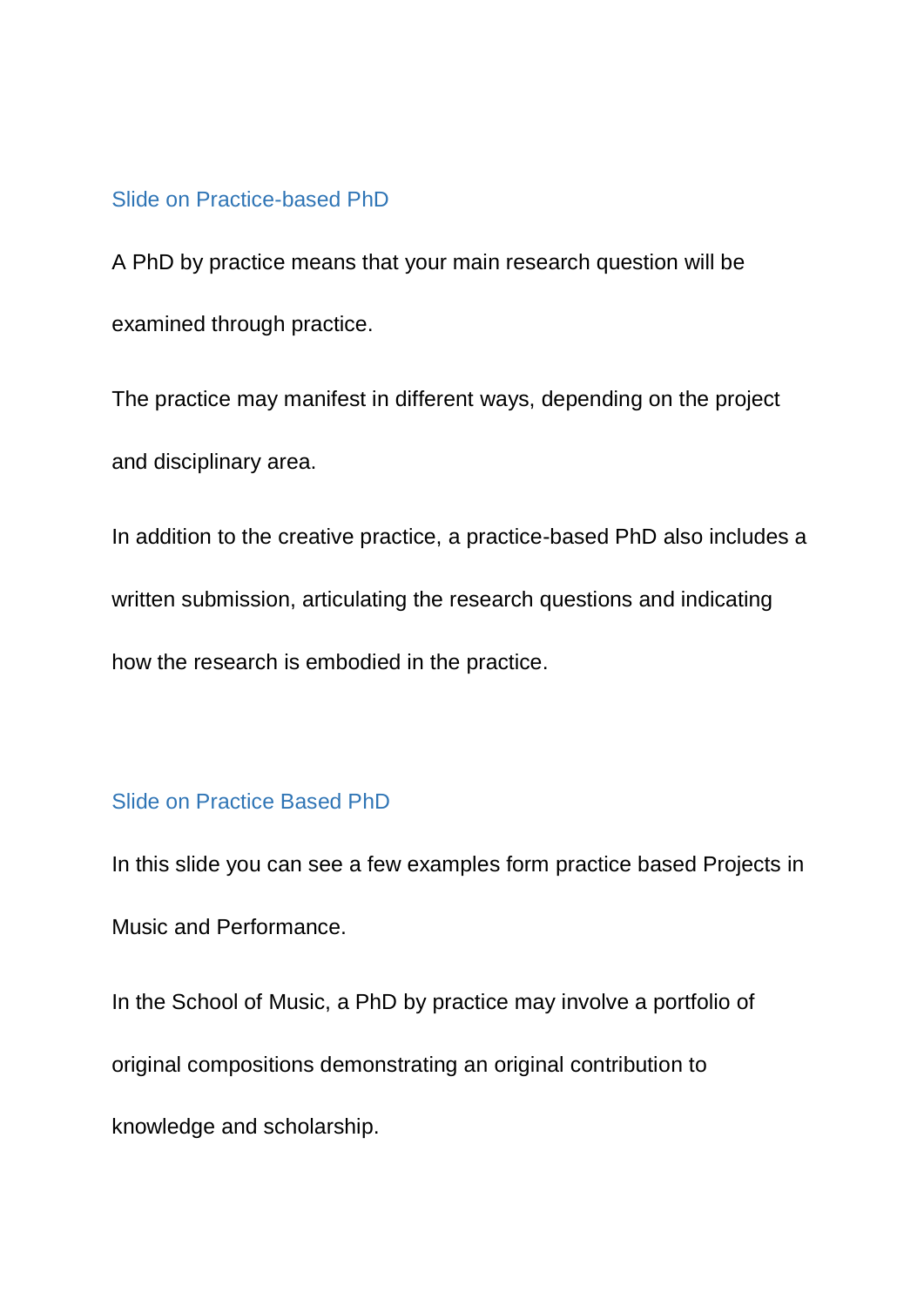In the School of Performance and Cultural Industries a PhD by practice may involve the staging of performance, the creation of an installation or work in progress.

## Slide on Research Proposal a

There are three key areas that we will consider in this webinar:

- The characteristics of a successful research proposal
- The different parts of the proposal document
- And the personal statement

# Slide on Research Proposal b

A research proposal is a short written document that will be used by the potential supervisors and the University to assess the potential of your topic for research, your ability to undertake it and the fit with the expertise of appropriate supervisors and the School.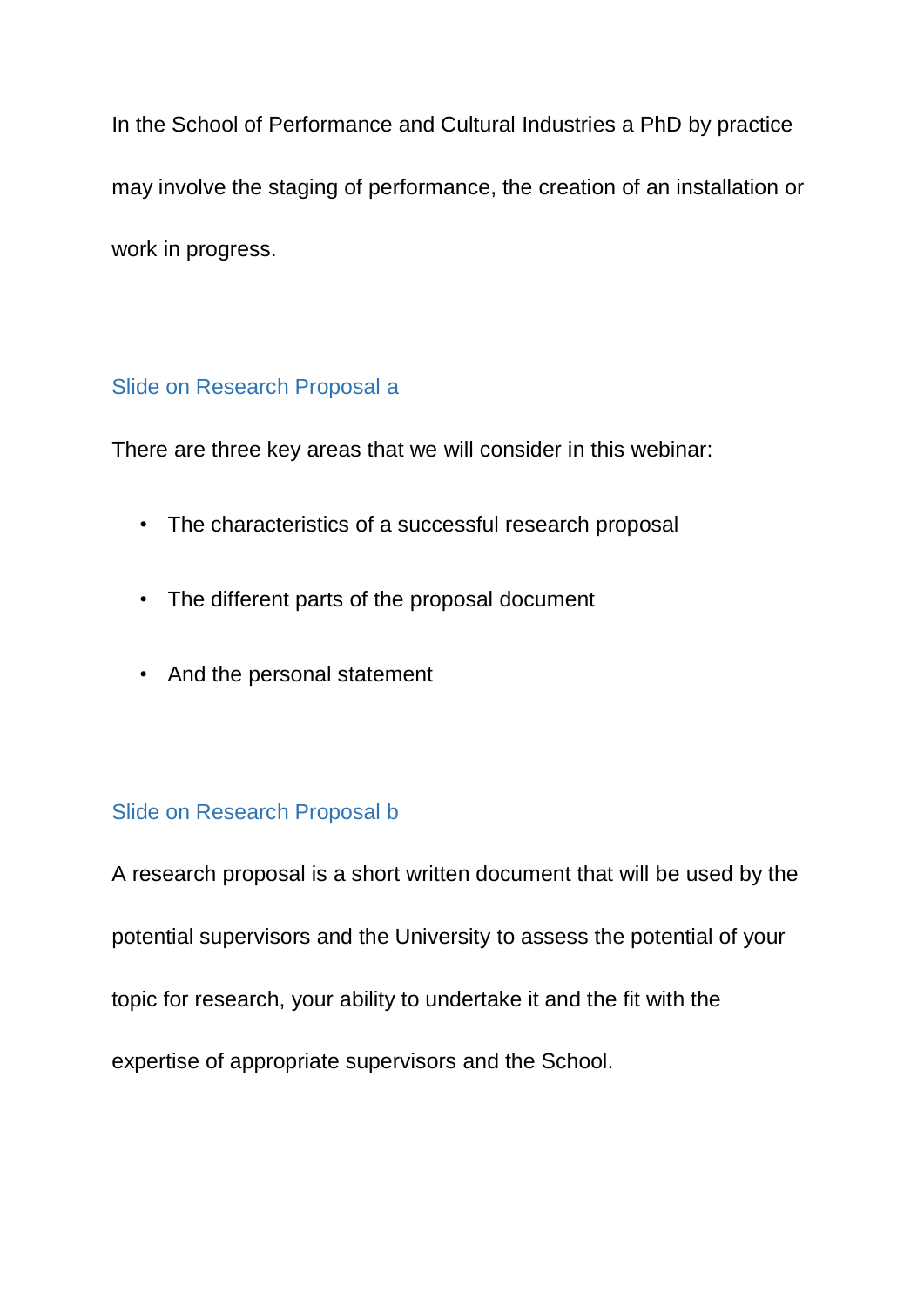The research proposal is the most important aspect of your application: a competitive proposal will enable you to secure a place at a research intensive University, such as Leeds; it is likely to increase your chances of success, if you are applying for funding; and it will put you in a good stead to successfully complete your project.

A proposal needs to showcase the potential of the PhD project to contribute new knowledge to a relevant field and your ability to conduct this research.

What are the characteristics of a good proposal?

It needs to be clearly written. It is expected to set out what you intend to do, how, and why. It is expected to address an academic readership, so you need to demonstrate that you can use appropriate academic conventions. Bear in mind, however, that readers may not have an indepth knowledge of your topic area. You need to demonstrate a familiarity with key terms, but try to avoid jargon that may alienate your audience.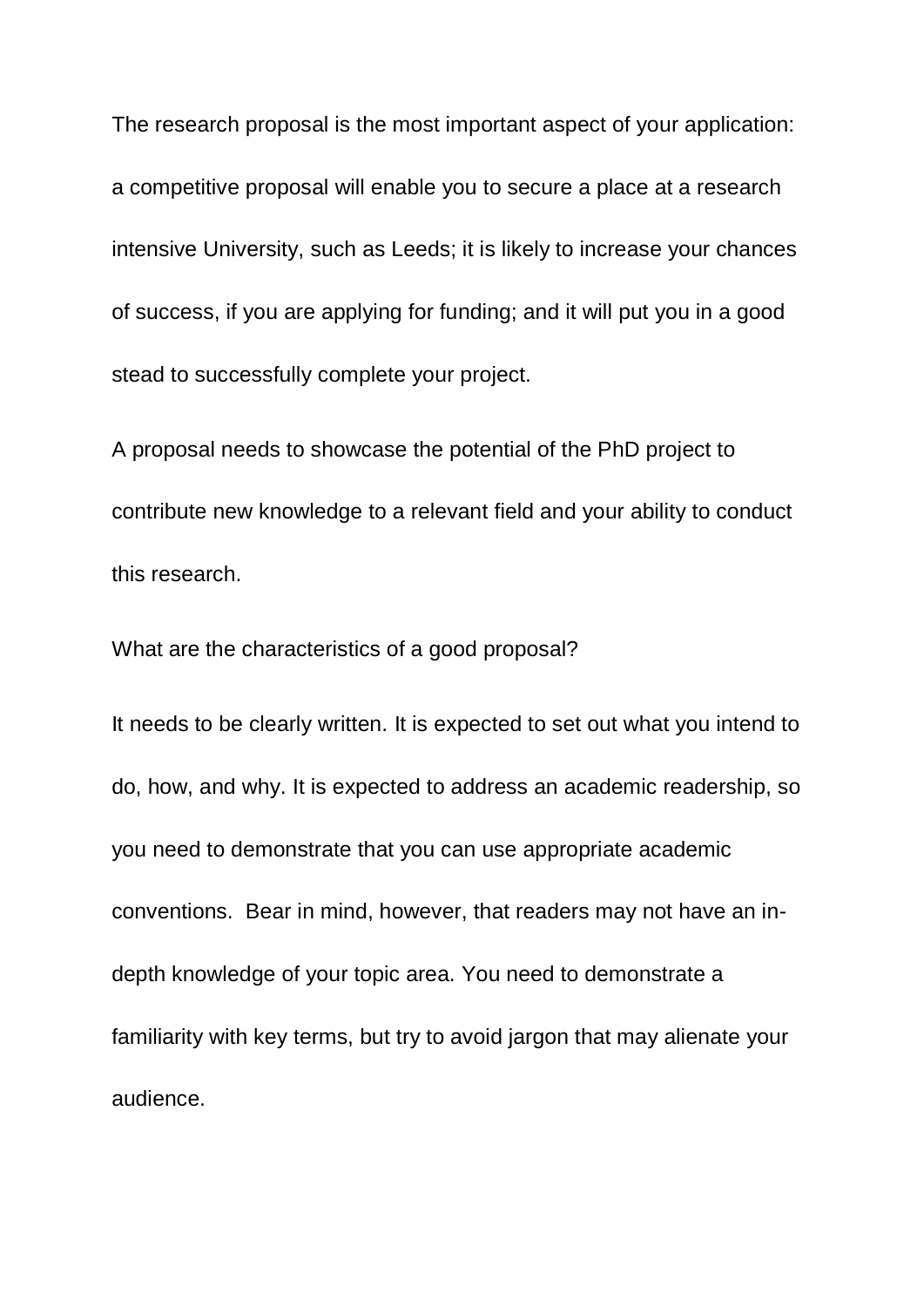It needs to be informed by relevant literature and practice (where appropriate).

It needs to be convincing.

### Slide on Research Proposal

So, what should a proposal include?

The most important aspect of the proposal is the articulation of a central research question and a series of sub-questions. Take care how you phrase these and how you order them. Check that your research questions can be answered and are worth asking.

The questions need to be framed within an appropriate academic context, referencing relevant and recent literature. Make sure you show familiarity with the field you are proposing to research, especially familiarity with recent publications and projects.

The research questions, in tandem with the research context, should allow you to articulate the contribution your project is expected to make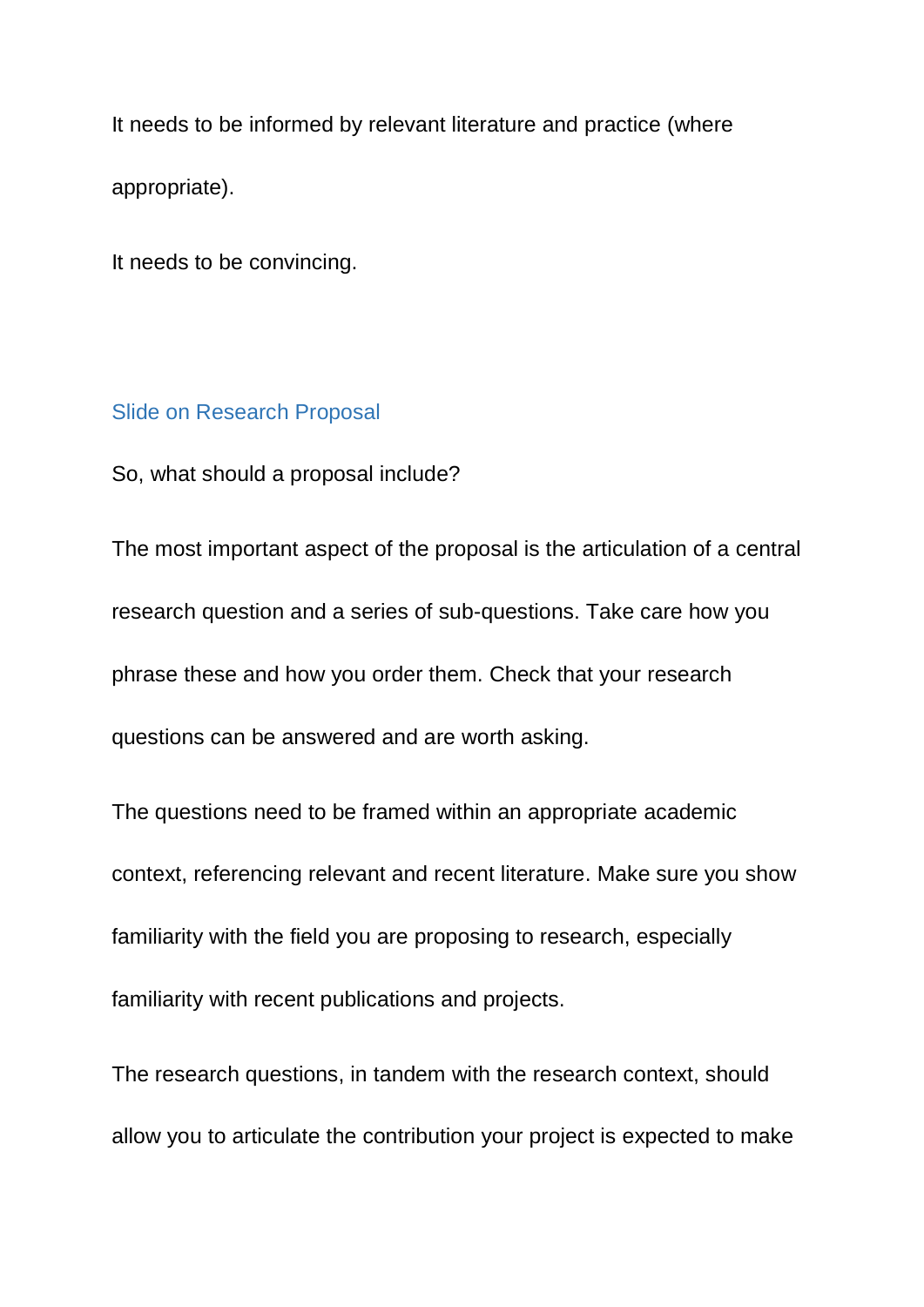to new knowledge. There are many questions a research project may ask, but not every answer will be original. You need to be able to identify what is original about your project and how it will eventually contribute new knowledge to an academic field. Is there an aspect in your field that has been neglected? Are you asking existing questions but from a fresh perspective? Are you proposing to look at an existing theme but from a new, and perhaps interdisciplinary angle? In other words, what makes this project original?

Once you set out the area of enquiry, you need to outline the methods you intend to use and the reasons for selecting them; why are they appropriate and how will they enable you to answer your research questions; what kind of resources would they require? Are you sure you can have access to these resources?

A timeline that demonstrates the trajectory and key stages of the research. Remember a PhD project undertaken full time lasts 3 years. You need to sketch out a project that can be completed within this period of time.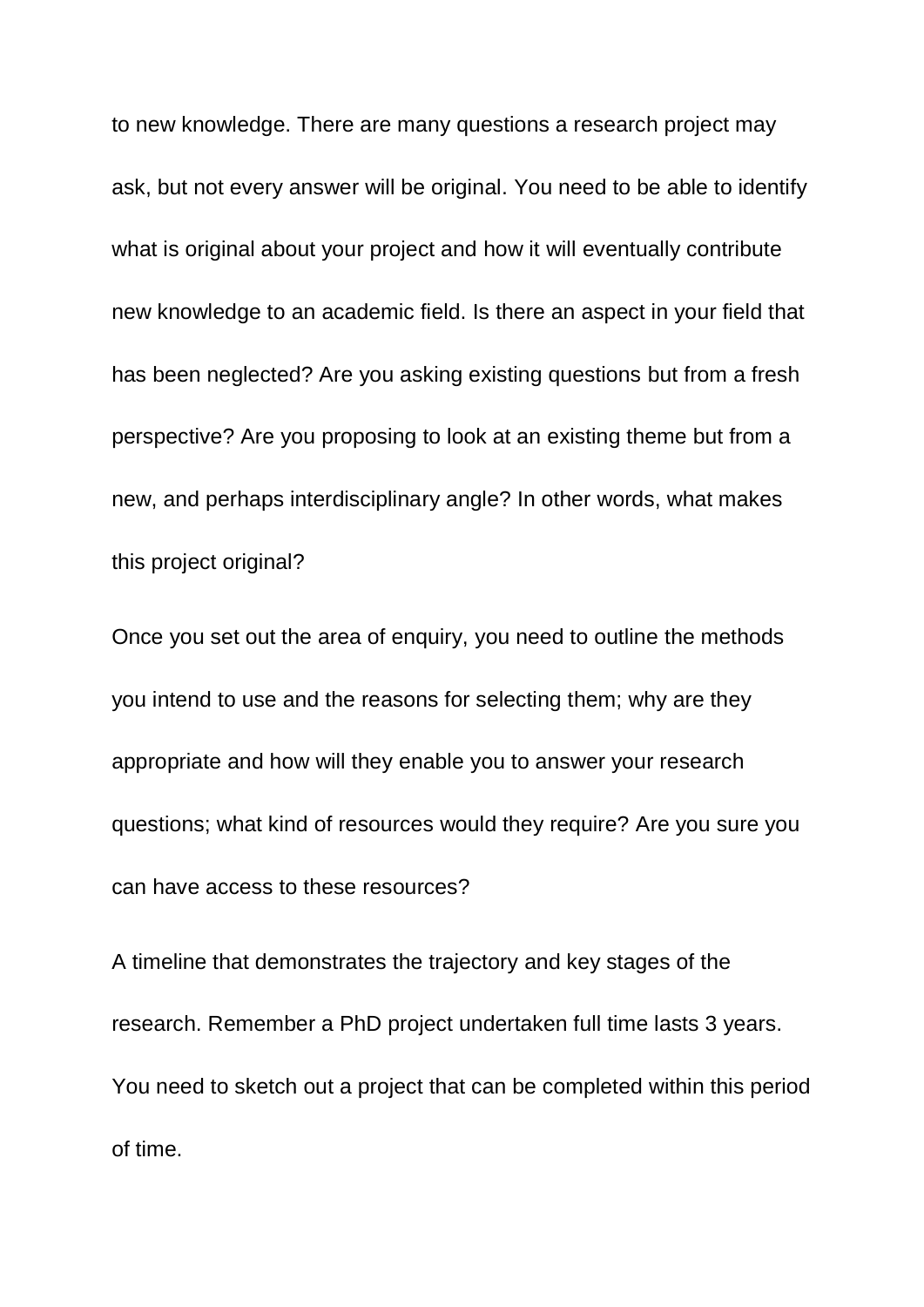Finally you need to provide information about yourself, explaining why you are interested in and well placed to conduct the research.

#### Slide on Research Proposal

Make sure you update your CV and you detail relevant academic and professional experience.

For example, one of the current researchers in the School of Performance and Cultural Industries included in their personal statement:

*The research areas and skills that they had developed at MA level and how this experience related to the research proposal, as well as their teaching experience to date and a book chapter they had authored during their postgraduate study.*

If you intend to research your questions through practice, you would also need to explain what kind of practice you wish to undertake, why practice is the appropriate method, and give evidence of existing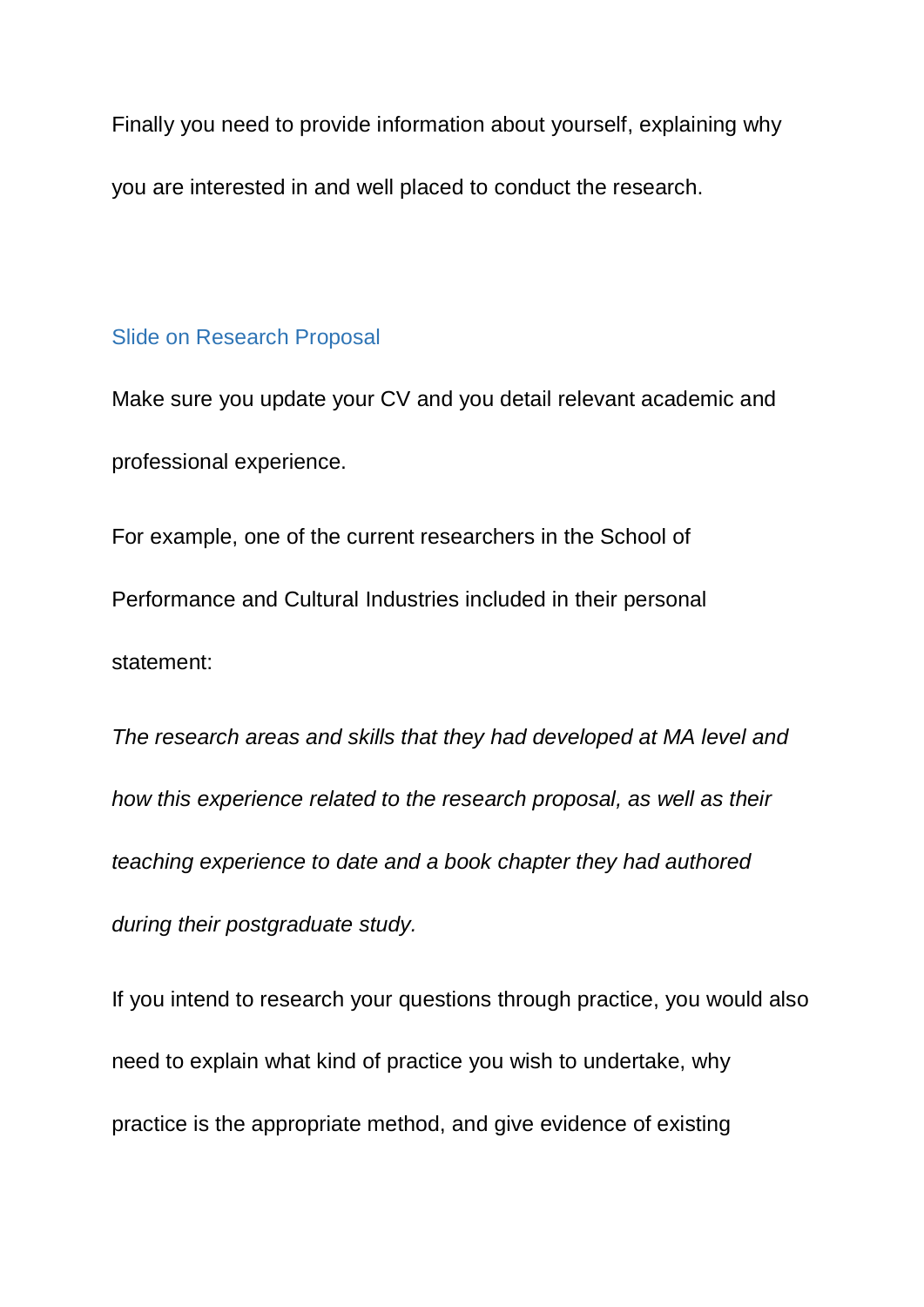practical experience. You will also be expected to submit a sample of your existing work.

For example, one of our existing researchers, who came back to academia to undertake a practice-based PhD after 30 years of professional practice offered a narrative about why they had decided to leave 'the theatre' and explore new ways of working – towards justifying a return to practice armed with more refined tools and a robust ethics.

Another one, also undertaking practice-based research aimed to show a long-term, concerted involvement with the industry through their professional practice but also through engagement activities, such as being a member of a professional association and attending continual professional development days.

#### Slide 12. Scholarship Applications (Freya)

The University of Leeds offers a range of PhD scholarships.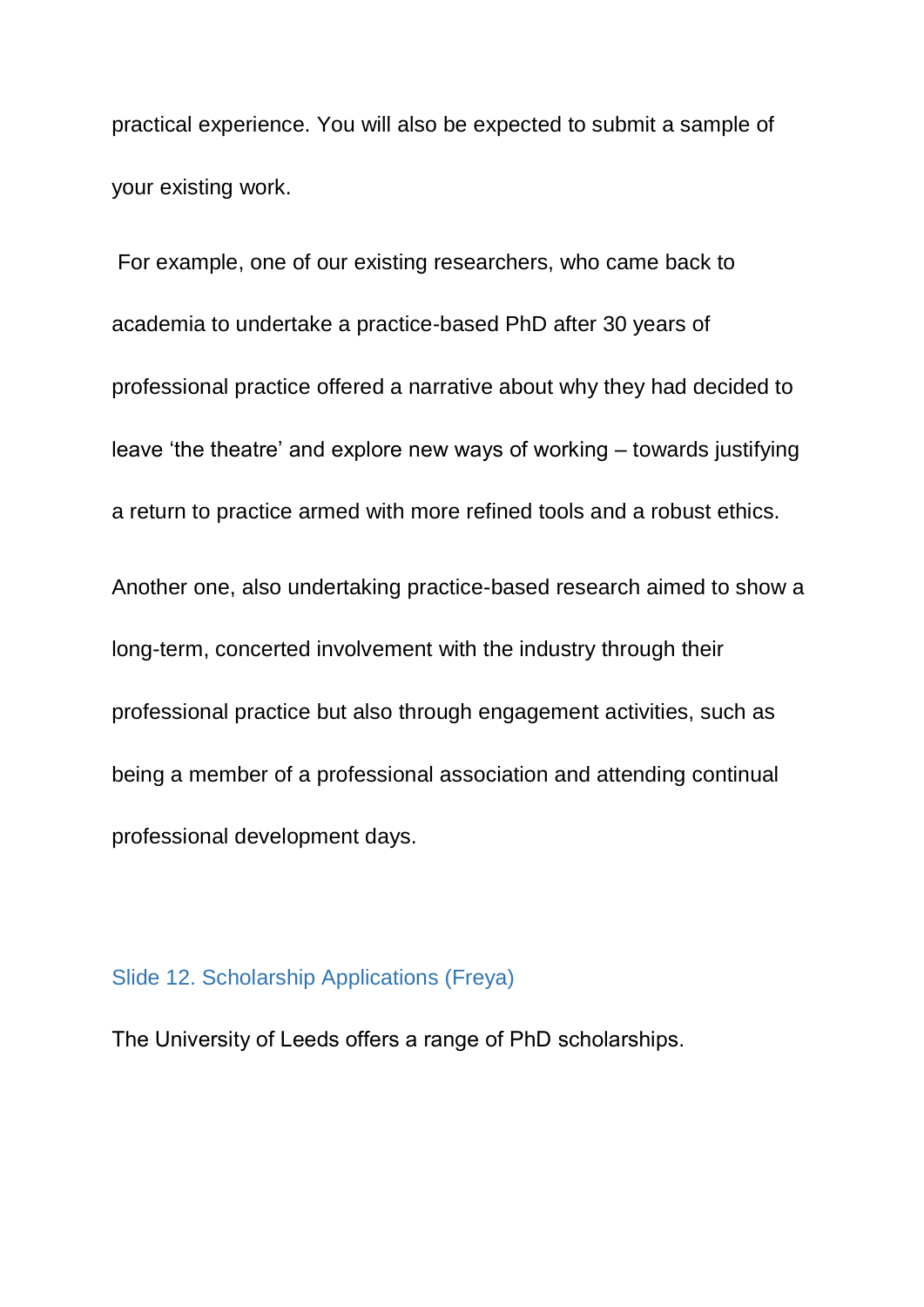You may also have access to other funding schemes, for example schemes that are specific to your country of residence.

Scholarships from UK funding bodies are highly competitive. If you are interested in applying:

Take the time to thoroughly read all available information and criteria for success for specific scheme;

Target your application to the scheme and the requirements of specific funders; you might want to highlight dimensions of your proposal that align with the objectives of the scheme.

One of our successful scholarship holders has this advice for applicants: "Scholarships want to support postgraduate researchers, their research and well-being and it sets any applicant in good stead if they are thoroughly familiar with what additional support is available, can reference this support in their application and even better, speculate around how such specific support, funds or schemes can support them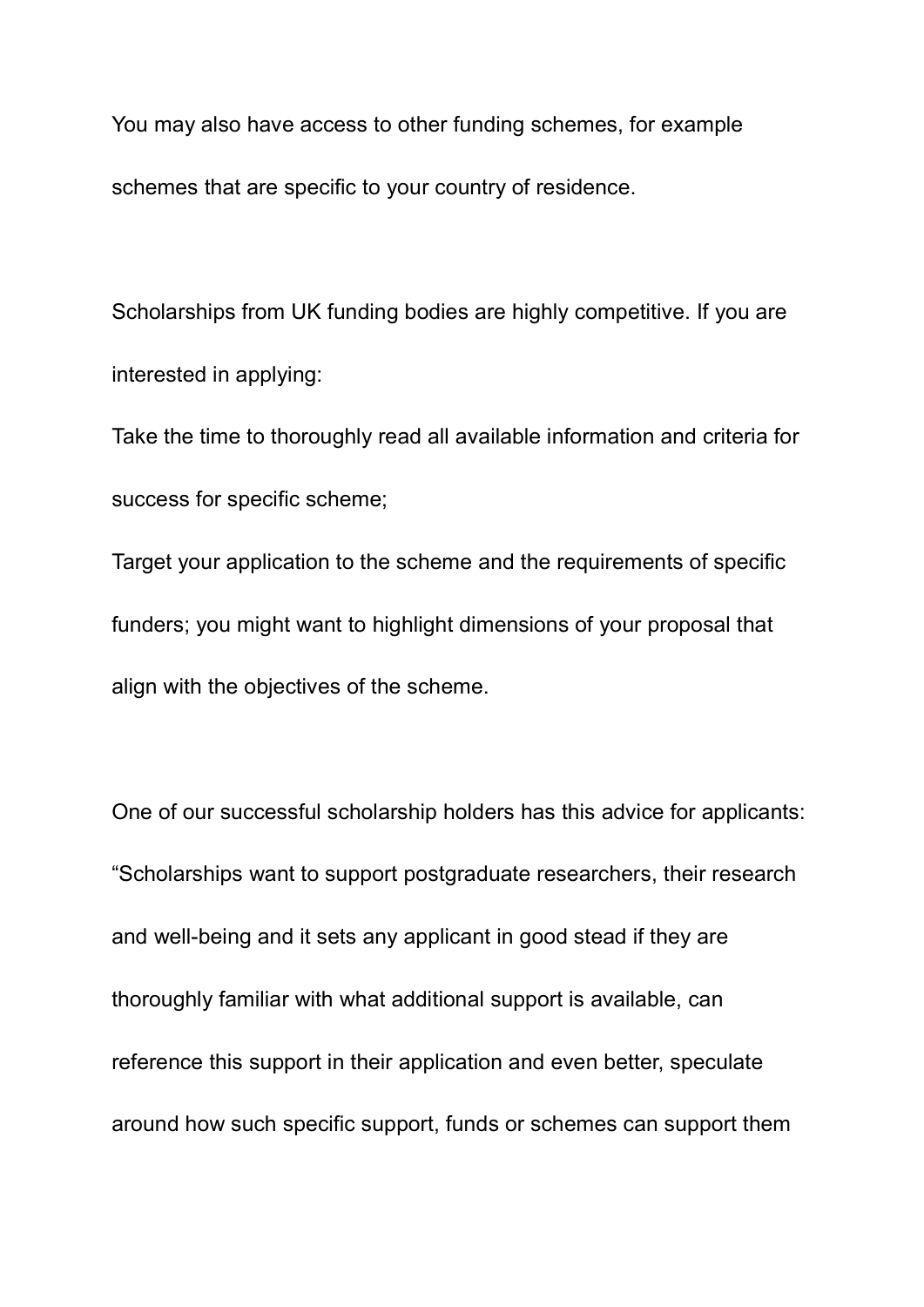and their research. All such information will be accessible online and a few hours of research can pay serious dividends around how such applications are structured. It will also be clear to those assessing applications that the applicant has done their homework, a factor that will move strongly in their favour."

### Slide 13. Enrich your application (Freya)

In support of your scholarship application, you would be expected to provide references from academics or experts in your field of proposed study. It is a good idea to share your research plans with possible referees, who would be able to comment on how your academic and/or professional credentials fit with your plans.

One of our current scholarship holders, Michele, explained that she decided to choose people who really knew her and her work, who understood how important the application was for her, but at the same time were renowned and experienced professionals.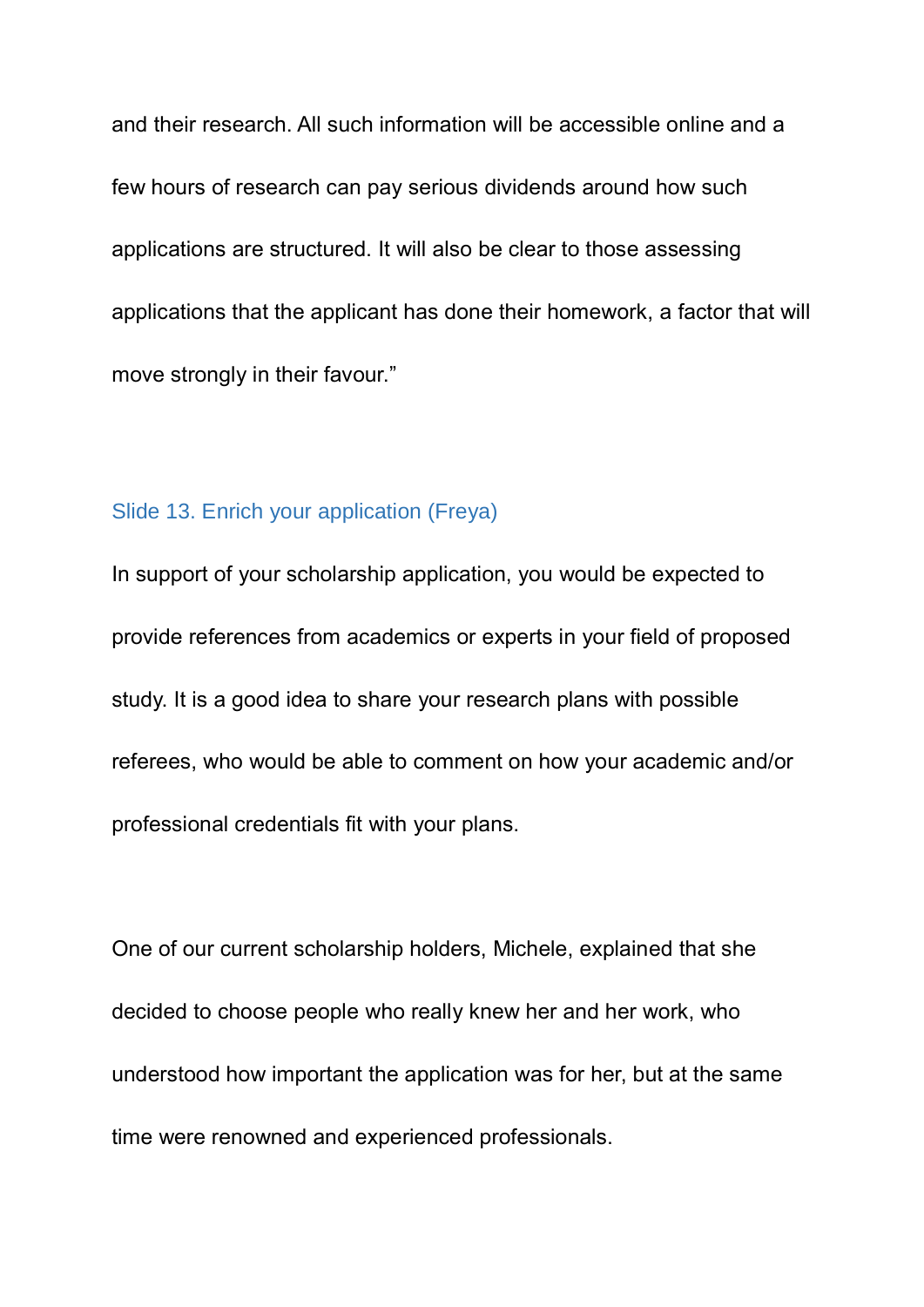Consider ways to enrich your profile. This may include applying for professional or academic awards; taking up opportunities to present your work at relevant events; and seeking opportunities to publish in academic or other fora/symposia.

Michele was careful to emphasize her professional experience as a composer and teacher, including prizes, scholarships, artistic residences and academic recognitions.

Marc was unusual in applying to undertake a practice-led PhD without a traditional academic background. He explained: "It was clear from the outset that my practice as a professional composer would go a long way to demonstrating the quality and impact of my work, and in lieu of any other qualifications, demonstrate my potential to complete a PhD. I also realised it was important to show that my practice was research, (…) to strengthen my research proposal to the university, and as such, choose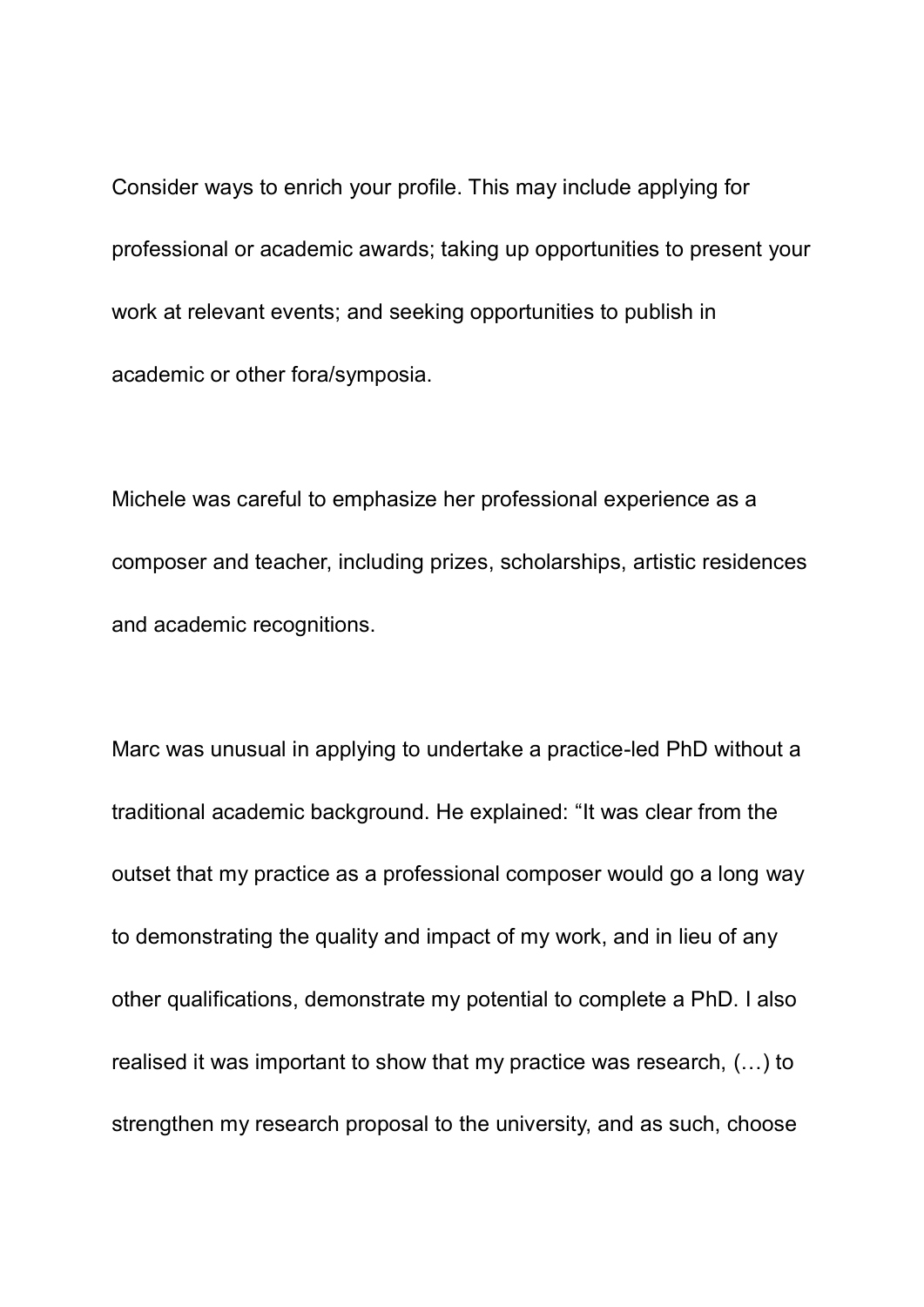practice examples where there was a clear research problem and research questions that I addressed through the problem-solving activity of composition. To articulate this previous research experience, I chose examples of work such as residencies or cross-disciplinary collaborations where I had a problem to solve and where I had kept a blog or written a project progress report and evaluation that discussed what the problem and questions were, how I approached them and what outcomes were produced along with a description of impact where appropriate, all supported with links to access material online."

#### Slide Preparing for a PhD in Leeds?

How then to best prepare to undertake the considerable commitment that a PhD is?

A key aspect of a PhD project is the fit with the research institution.

So, do your research on the Institution.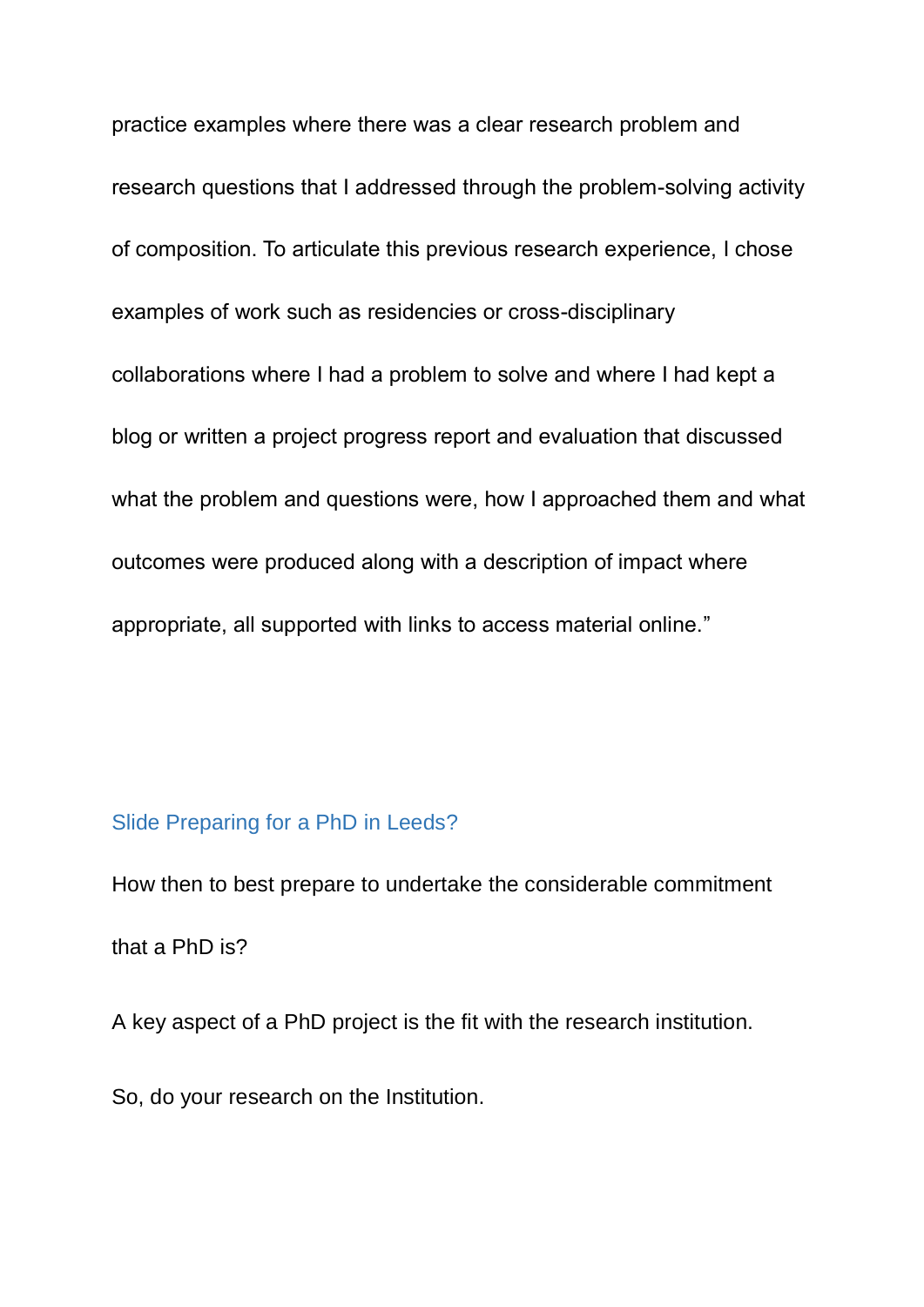Try to get as much information as you can, become familiar with the University's research culture and and if possible visit us, either during an Open Day or for a research event.

Understanding the research culture is likely to strengthen your proposal and increase your chances of being offered a place on the PhD programme. Several of the researchers who are currently studying with us visited the city and the School prior to applying. So, check the Open Days and follow our events online.

The fit with the supervisors is also key. One of our existing researchers suggested that becoming familiar with the supervisors' work was also helpful and added new dimensions to the proposal. Another also suggested to look for the professional credentials of the supervisors: how much teaching and research experience do they have; are they widely published? Are they recognised by other researchers?

*One successful applicant "would advise any potential PGRs to involve their potential supervisors in their application process at the earliest possible stage. Communication is key".*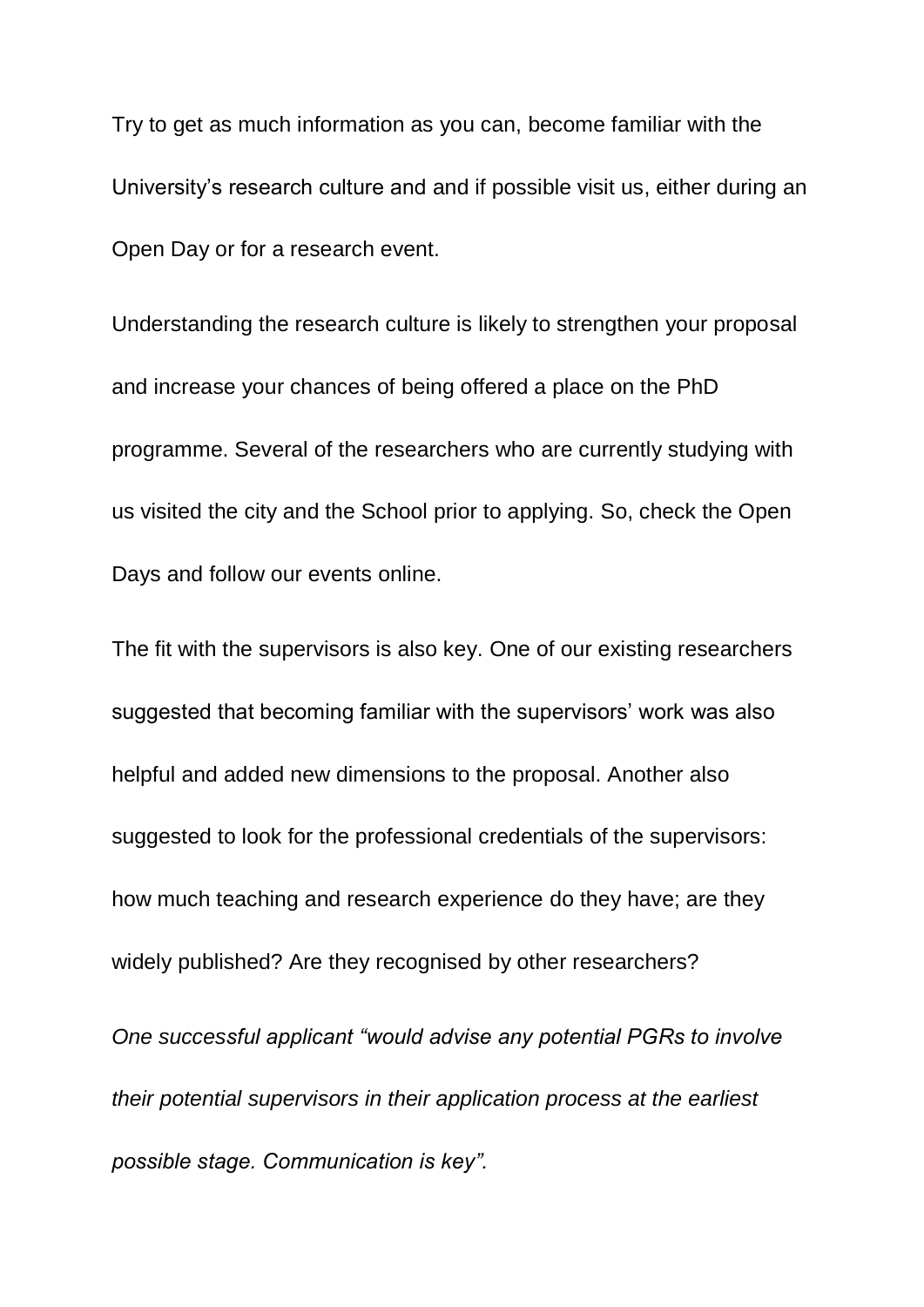Another one, brought attention to the development process that is inherent in proposal writing. They said that 'while the main focus of your research will need to be firmly established, sub-questions may change/develop as you work. The research process is dynamic and organic (or should be) so there are bound to be shifts in emphasis. This will happen even as your proposal is developing'.

Ensure you have essential skills. This might include academic, language and IT skills.

One of our international PGRs described taking additional steps to prepare for her PhD, saying: "As a Colombian student, I had to dedicate time to the language. I had studied English for many years in different levels of my education, but I had never lived/studied outside Latin America. During my previous studies (BMus and MMus) I had the experience of reading articles and books of music written in English, which was very important not only for my specific research field but to develop my Academic English skills. However, I had to prepare the IELTS test for several months. I definitely recommend to practice a lot or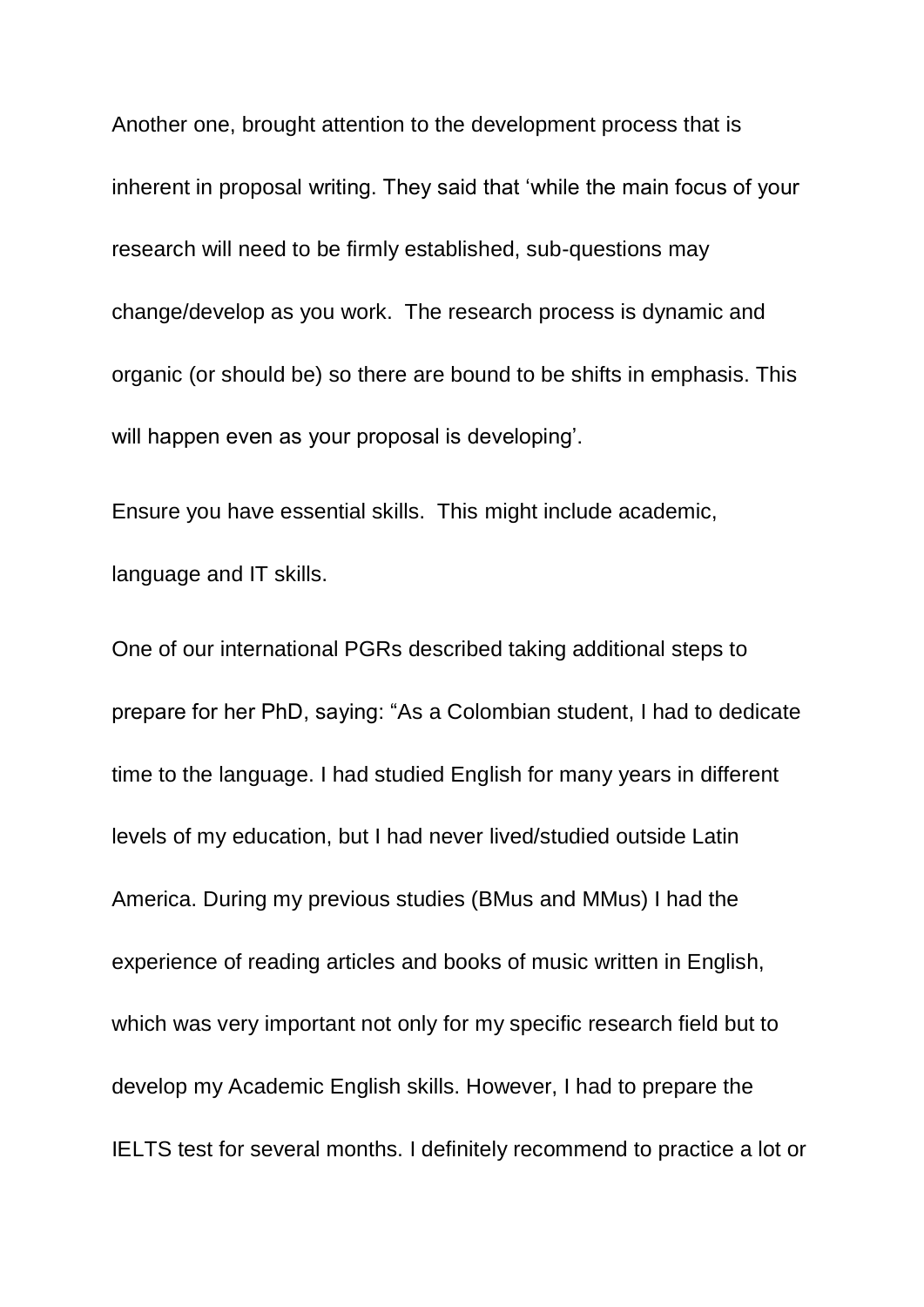even to attend a course before taking the test in order to get the required score for your program."

You may also want to think about the network of support that you would need to put in place in order to be able to dedicate yourself to the project. One of our current researchers, put it this way:

Think about how you will support yourself during your PhD: will you have a mentor outside of the department? A group of friends who care about you but not so much about the ins and outs of your research? It could be quite a big lifestyle change, but you can start planning for it early. I came to the PhD from a full time job, and I gave myself a full month between my last day at work and my first day back at university. Budget now so you can afford to do a version of this too! Doing a PhD is likely to be more enjoyable if as much of the grind of daily life can be on autopilot - if you're coming out of a job it's likely your earnings will drop by doing a PhD - plan for this, work out how you can put things in place so you're as well supported as you need to be so money worries don't get in the way of your creativity.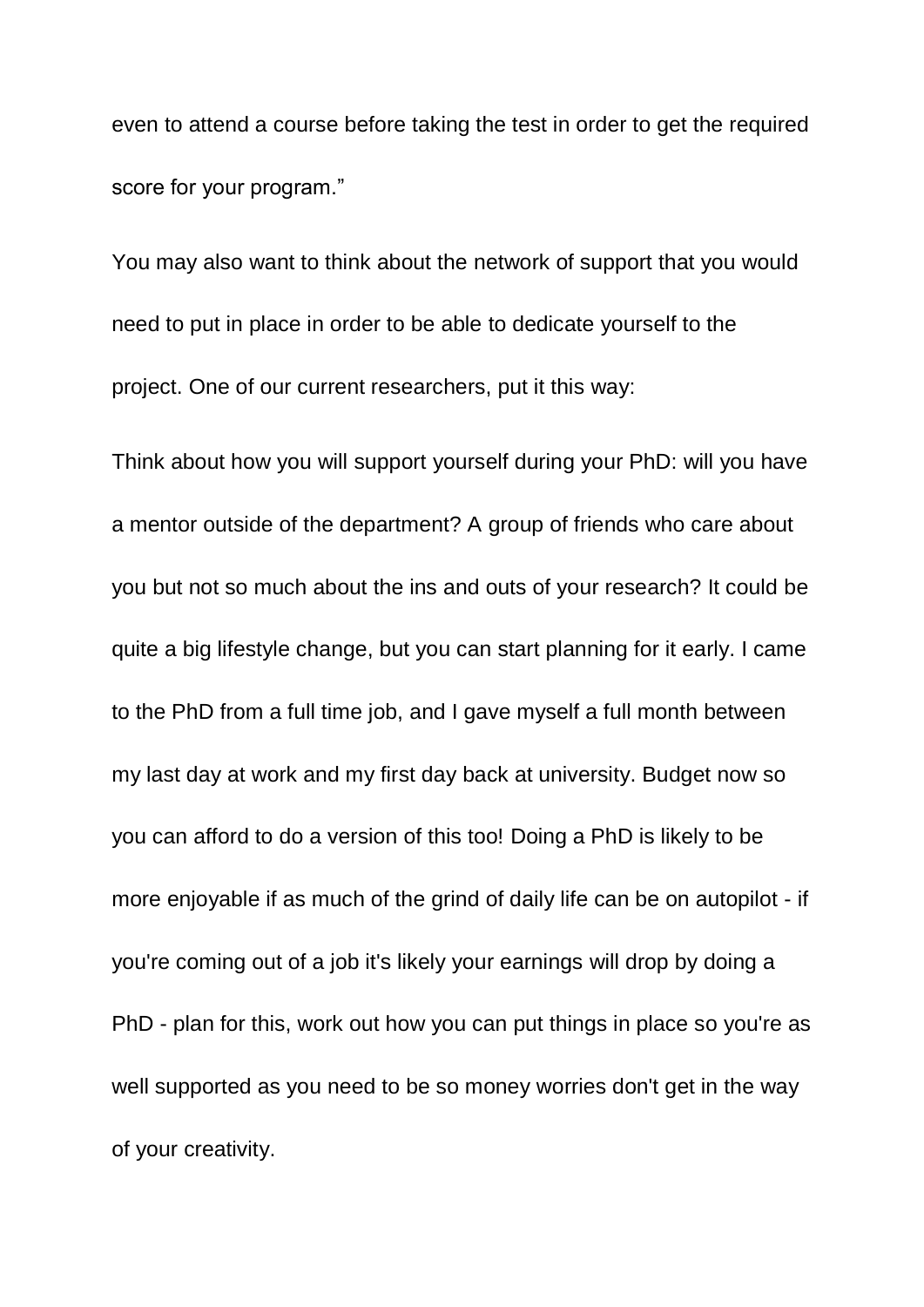Finally, consider where you would like to live. Doctoral study takes a long time and it is important that you feel the place suits your needs and lifestyle.

### Slide 15. Useful links (Freya + Maria?)

Here at the University of Leeds, we benefit from a busy schedule of research activities, including seminars, conferences, colloquia, and visits from scholars and artists.

These are advertised on the webpages of the relevant schools and

faculties so please check these out regularly.

The key priority is to identify and contact academics you think could be appropriate supervisors for your planned research, and you can find out more about our colleagues by following these links.

Details of available scholarships will also be linked to on these pages, as well as information about postgraduate open days.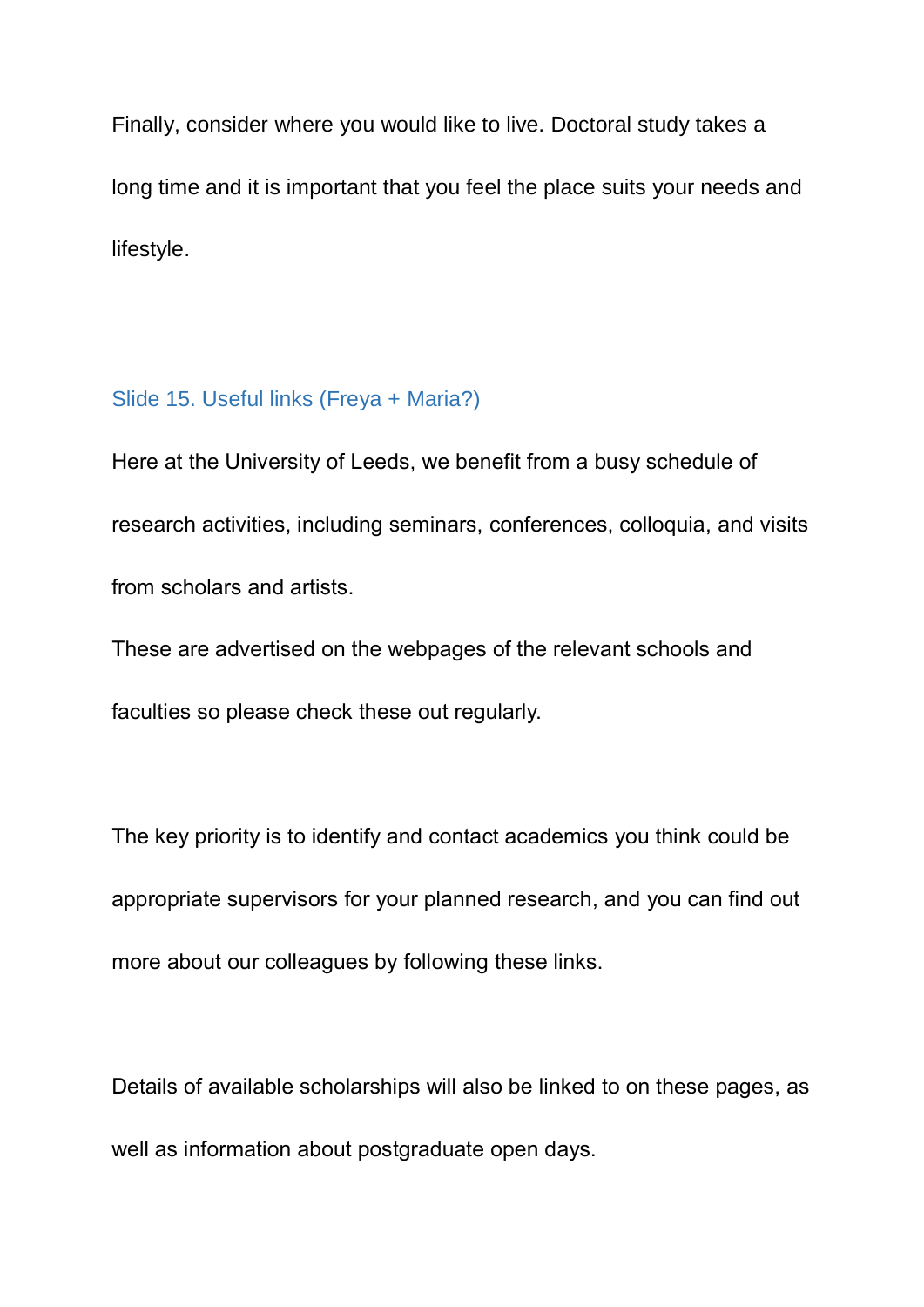If you are planning to apply to a PhD programme, make sure that you leave yourself enough time. If you hope to apply to a funding scheme, make a note of any application deadlines: often you will need to apply for a place at your university of choice and be offered a place of study before you are eligible to apply for a scholarship.

Allow enough time - before your application to study - to discuss your proposed research with your prospective supervisors.

For enquiries relating to postgraduate research studies in the School of Performance and Cultural Industries or the School of Music at the University of Leeds, please select the appropriate email address on the screen.

Maria: Freya and I wish you every success when applying for a PhD, and for your research futures.